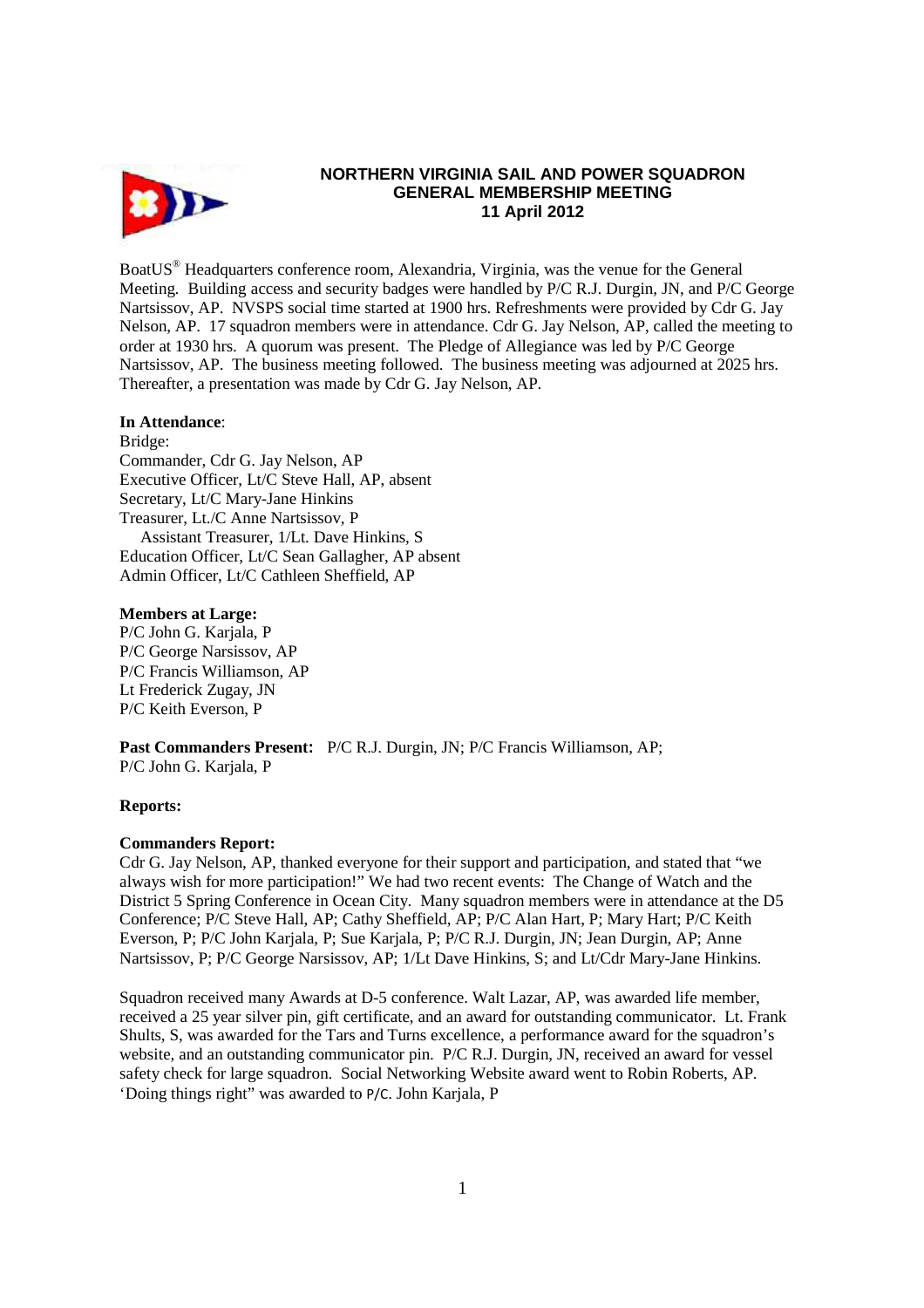Sue Karjala, P, passed out handouts from our booth at the D-5 Conference, and presented the squadron's exhibit. Which, though it did not win an award, was well received by all. The Cdr thanked Sue Karjala, P, and her committee for their hard work and great presentation.

Cdr. G. Jay Nelson, AP, advised that D5 is going to an electronic version of the District newsletter available on their new website. Also available on the website are current events and membership information. If you still want a hard copy of the newsletter, there will be a \$6 charge and each member will need to fill out a form. They will not accept a joint squadron form. We should consider going to an electronic version as well. P/C R.J. Durgin, JN, and Jean Durgin, AP, might have some additional input. We do not have email for 40% of our membership. In the future, we should query our members for their email addresses, and also find out what would they like from the Power Squadron. We might find out why we have 179 members and only 17 members in attendance tonight.

A plea was made for a new Program Chairman. The chair is now empty. This position brings in speakers and programs for the squadron. This is a very import position. Gail Alls, SN, will assist as needed, but we need this filled. Also Public Relations Officer, Frank Shults, S has semi-retired, and is now cruising. We will also need to fill this position.

We should consider getting cyber members to join. P/C John Karjala, P, interceded that we should welcome them to the squadron. The Commander will follow up on this. We have three more cyber members from national. Two came to the last meeting.

There are 2- bills in Maryland that will affect boaters. Maryland plans to tax boats as luxury items. This would amount to \$5,700 for a \$100,000 boat. This is now in legislative session. Even if just the boat resides in Maryland and you are a resident of another state, you would have to pay this tax. The Commander will find out if the bill is closed and present upon this at the next General Meeting.

It was also reported that many gas stations are now using E15 Gasoline – Be caution when filling your boats at gas stations. The Coast Guard has proven it is harmful to boats. This is a done deal. The Coast Guard is sending out letters warning boaters. Marinas can still us E10 gas and some no-ethanol E0. Octane doesn't make any difference for a boat but ethanol is very harmful to hoses, parts etc., and costs more to produce.

**Vessel safety checks** – P/C George Nartsissov, AP, will be doing VSC at the Fairfax Yacht Club during the Spring Pot Luck and he is trying to attract more members. There are 7 members at this time and Robin Roberts, AP, has already done 28 VSC.

#### **Administrative Officer's Report:**

Admin Officer, Lt/C Cathy Sheffield, AP, stated that the Spring Event will be held at the Fairfax Yacht Club. A date has not yet been set.

**Education Officer's Report:**  Absent.